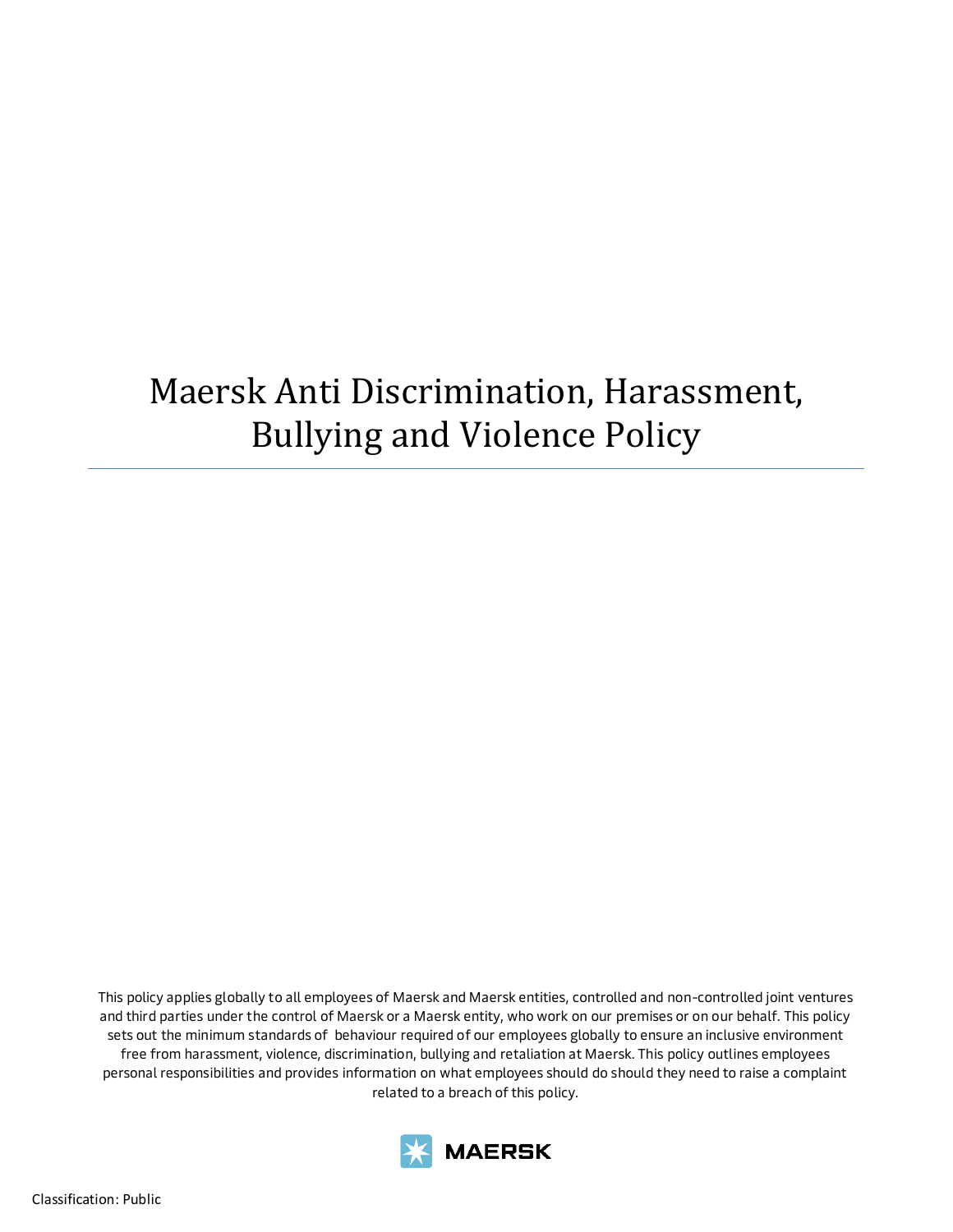# **Contents**

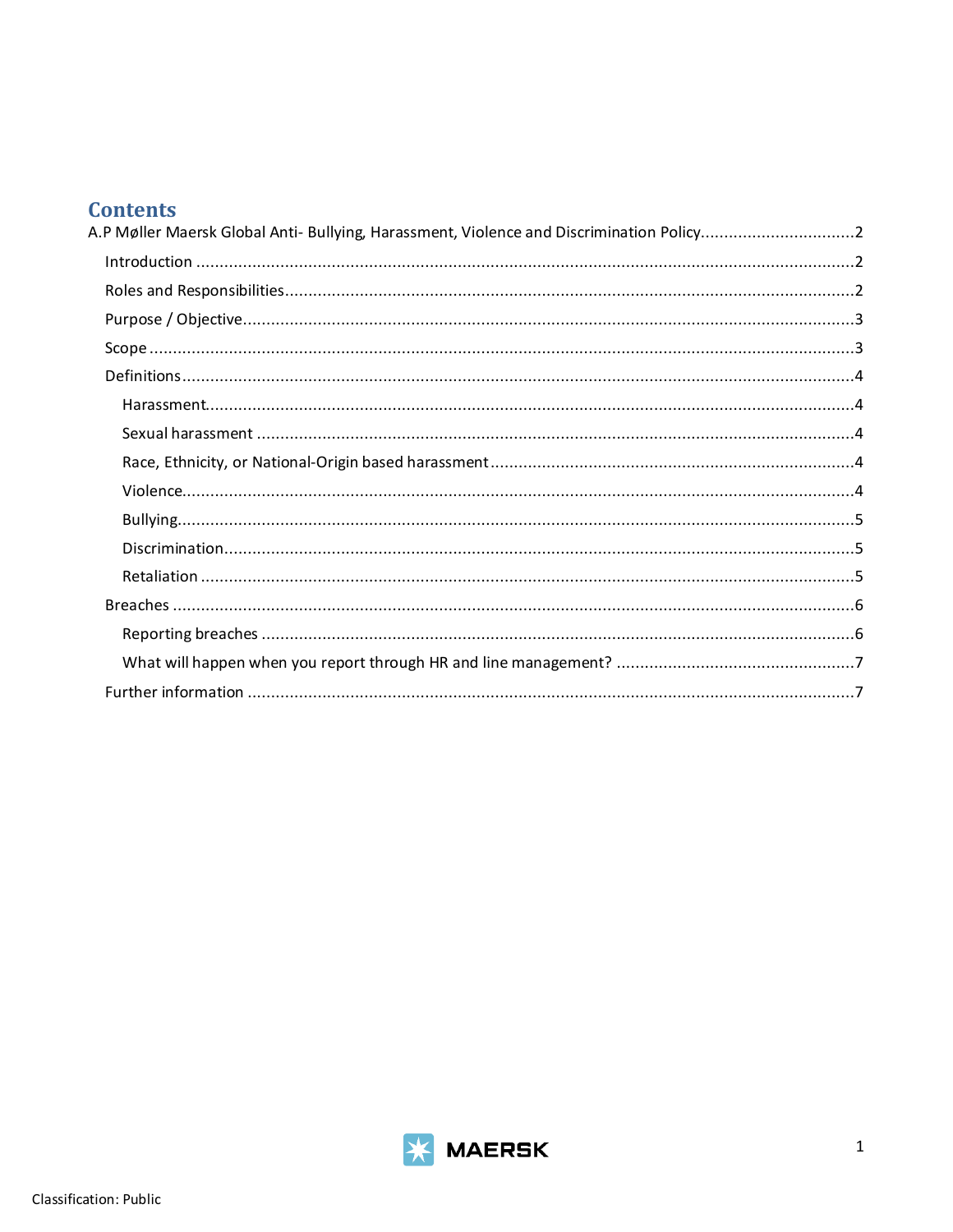# <span id="page-2-0"></span>**A.P Møller Maersk Global Anti- Bullying, Harassment, Violence and Discrimination Policy**

## <span id="page-2-1"></span>**Introduction**

Maersk will treat every employee with respect and dignity and is committed to creating an inclusive workplace where diversity is valued. We will not tolerate bullying, discrimination, violence or harassment of any kind on the basis of gender, race, colour, religion, disability, political opinion, sexual orientation, national origin, trade union membership or any additional status protected by international law and/ or internationally accepted standards

Discrimination, harassment, violence, bullying and retaliation have no place in Maersk's culture. Every employee has the right to work in an environment that is free from prejudice, bias, offensive and inappropriate behaviour. Discrimination, harassment, violence, bullying and retaliation can damage employee morale, confidence, competence and performance, not just for the individual who experiences it but for those that witness the impact of the behaviour. It can also negatively impact on Maersk's reputation and create a legal risk for employees and Maersk.

Maersk as a global company commits to respecting international human rights standards and adopting global policies that apply to all workplaces. Even when global policies may differ from local legal requirements, we still expect our employees to adhere to our global policies and standards. Please seek guidance from your local HR when in doubt.

This policy should be used in partnership with:

- Any relevant local policy that covers harassment, violence, discrimination, bullying and retaliation
- Maersk Commit Rule on Employee Relations
- Maersk Code of Conduct
- Maersk Values

## <span id="page-2-2"></span>**Roles and Responsibilities**

All employees have a personal responsibility to make themselves aware of and uphold the standards in this policy. All employees are expected to speak out against harassment, violence, discrimination and bullying. Where it is safe to do so, employees are expected to support the victim and to address harassment, violence, discrimination and bullying as soon as possible.

People leaders are responsible for preventing and reporting harassment, violence, bullying and discrimination and taking action, when it is safe for them to do so, to stop it where it has occurred.

We expect our people leaders to lead by example and role model inclusive behaviour. People leaders must recognise that their behaviour, what they say, what they choose to challenge and what they choose to accept, will often set the tone for the employees they lead.

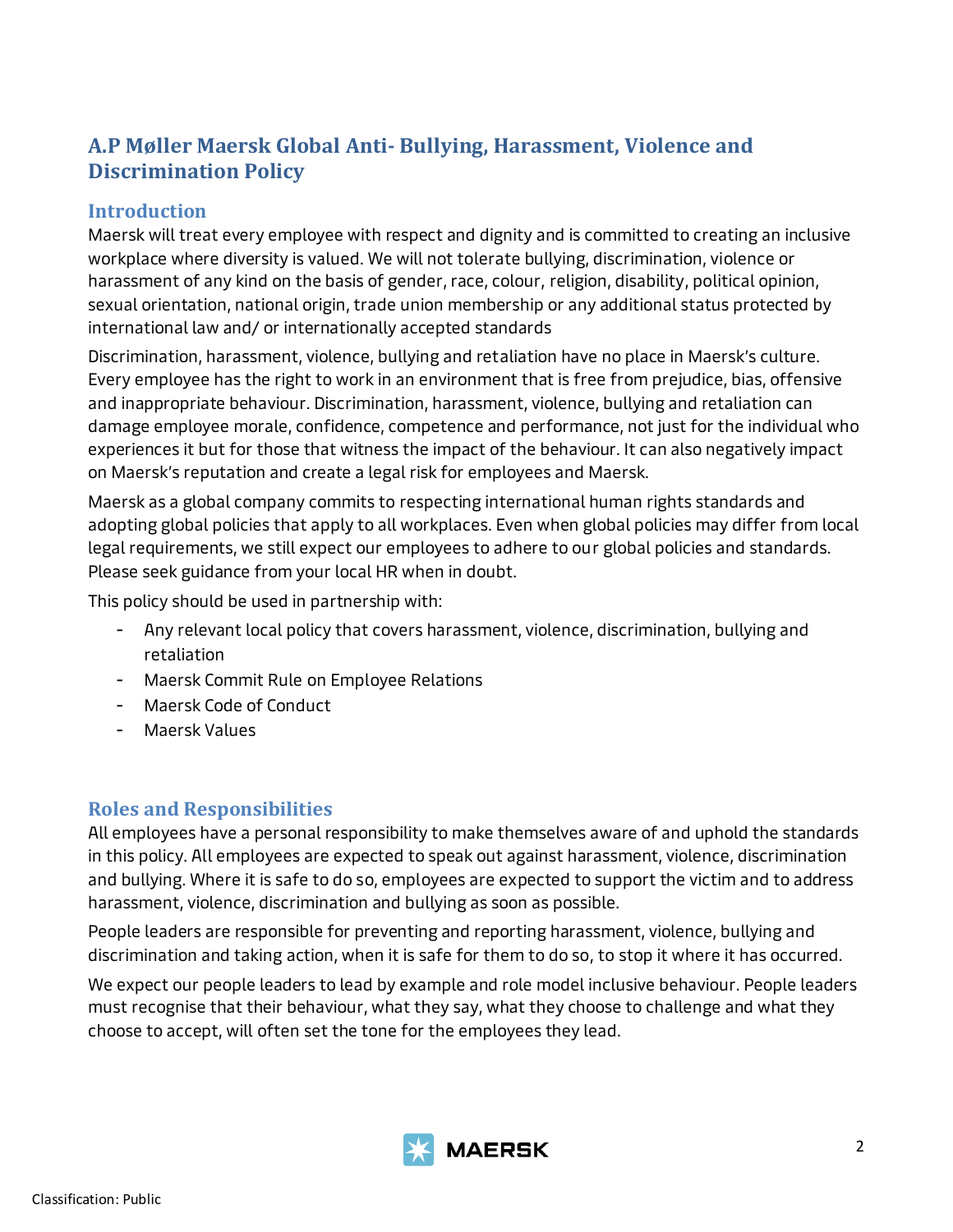# <span id="page-3-0"></span>**Purpose / Objective**

The intended outcome of this policy is to:

- 1. Set out the minimum standards of behaviour required of our employees globally to ensure an inclusive environment free from harassment, violence, discrimination, bullying and retaliation at Maersk.
- 2. Ensure that our employees understand their personal responsibilities for upholding the standards set for our work environment
- 3. Provide our employees with information on what to do should they need to raise a complaint related to a breach of this policy.

## <span id="page-3-1"></span>**Scope**

Unlawful discrimination and harassment, including sexual harassment, discriminatory harassment, and other conduct such as bullying and retaliation prohibited by law or Maersk policies will not be tolerated by Maersk. This policy is intended to prohibit all improper and/or unlawful discrimination and harassment in the work environment, at all Maersk locations, and by a Maersk colleague regardless of location including, but not limited to, client worksites, vessels, terminals, warehouses, business trips, company sponsored or client sponsored business and social functions, or in the use of Maersk resources, including electronic mail, voicemail, the Internet and social media. Maersk employees are required to completely refrain from unlawful discrimination and harassment, including sexual harassment, discriminatory harassment, and other conduct prohibited by law or Company policy even when outside of the work environment.

This policy applies globally to all employees of Maersk and Maersk entities, controlled and noncontrolled joint ventures and third parties under the control of Maersk or a Maersk entity, who work on our premises or on our behalf. This policy underpins and should be used in conjunction with Maersk's Values, Commit framework and Maersk's Business Code of Conduct.

The policy provides:

- Maersk's expectations of employees and third parties,
- Definitions of discrimination, harassment, violence, bullying and retaliation
- The courses of action that can be taken to deal with and mitigate any breach of this policy

This policy is global and outlines the minimum standards expected of our employees. Please note that local policies should be used in conjunction with this policy. Local policies may provide specific definitions and courses of action to take based on local legislation. Where local legislation sets out higher standards than this policy, the local legislation should be followed in addition to this policy. In Maersk locations where local legislation does not cover discrimination, harassment, retaliation and bullying, this policy should be followed.

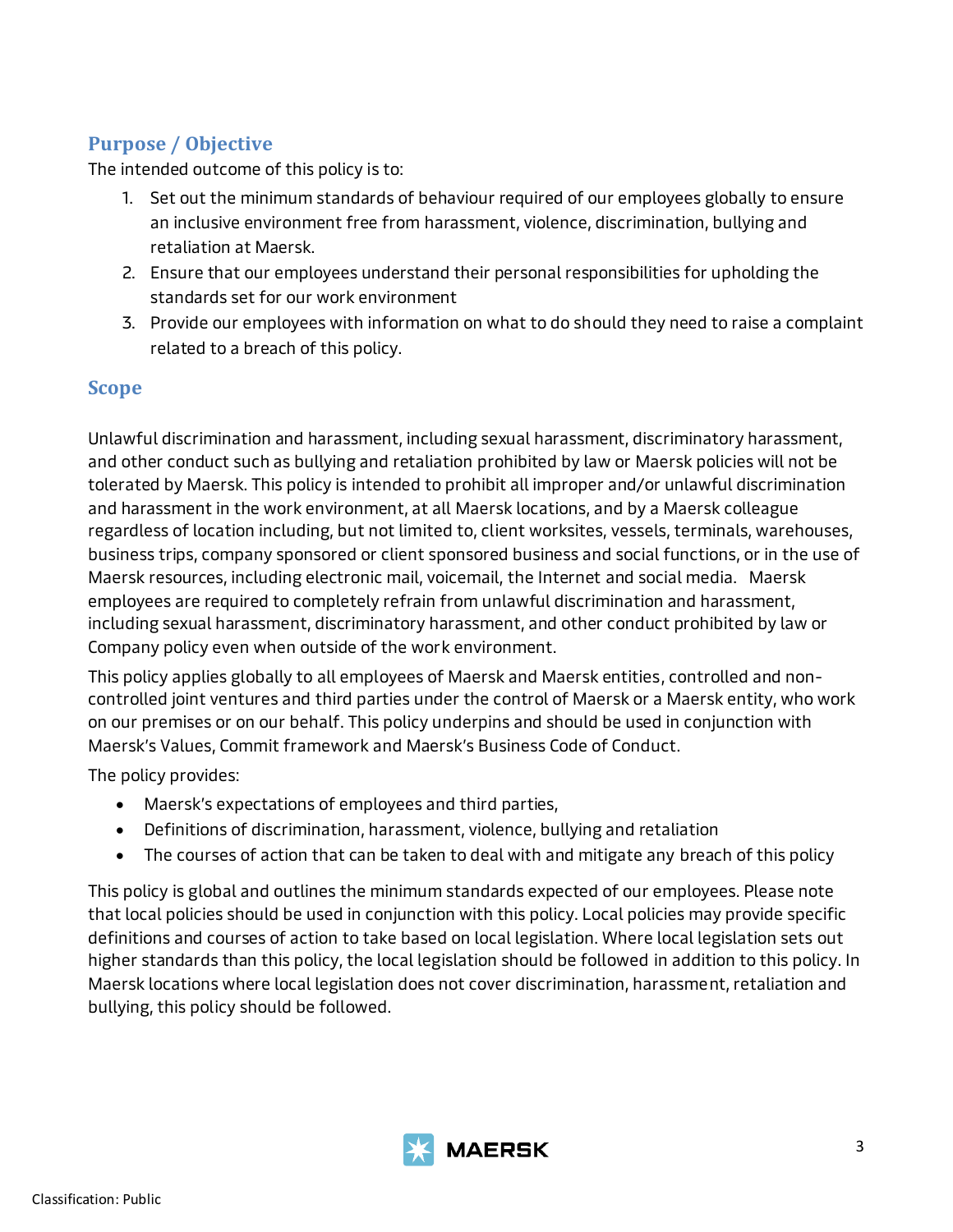## <span id="page-4-0"></span>**Definitions**

#### <span id="page-4-1"></span>**Harassment**

At Maersk, Harassment includes, but is not limited to, any improper, inappropriate and / or unwelcome behaviour that might reasonably be expected or be perceived to cause offence or humiliation to another person. Harassment may take the form of words, gestures or actions which tend to annoy, alarm, abuse, demean, intimidate, belittle, humiliate or embarrass another or which create an intimidating, hostile or offensive work environment.

#### <span id="page-4-2"></span>**Sexual harassment**

At Maersk, sexual harassment, includes, but is not limited to, unwelcome or uninvited behaviour of a sexual nature which is offensive, embarrassing, intimidating or humiliating. Sexual harassment can be suffered by anyone.

Specific examples of **sexual harassment** include but are not limited to:

- Use of coercive sexual behaviour
- Offensive behaviour by one person that may humiliate another person due to their sex
- Requests or demands of a sexual nature
- Verbal and non-verbal harassment such as offensive jokes, publications, comments etc.
- Continued suggestions for dating, romance etc. after it has been made clear that these suggestions are unwelcome. Unwelcome physical contact of sexual nature ranging from unnecessary touching to sexual assault.

#### <span id="page-4-3"></span>**Race, Ethnicity, or National-Origin based harassment**

At Maersk, race, ethnicity, or national-origin, based harassment and discrimination includes, but is not limited to, behaviour that intimidates, humiliates, ridicules or undermines the confidence of a person by reason of a person's race, ethnicity, colour, nationality, ethnic or national origin.

Specific examples of **racial harassment** include offensive behaviour by one person that may humiliate another person due to their race. Behaviour such as, but not limited to:

- Verbal comments, jokes and innuendo that are perceived to be offensive
- Rude or offensive gestures, interrogation or teasing someone about their race or customs
- Display of racially abusive slogans, pictures, objects or publications
- Visible exclusion of a minority race in a group gathering

#### <span id="page-4-4"></span>**Violence**

The term "violence and harassment" in the world of work refers to a range of unacceptable behaviours and practices, or threats thereof, whether a single occurrence or repeated, that aim at, result in, or are likely to result in physical, psychological, sexual or economic harm, and includes gender-based violence and harassment.

The term "gender-based violence and harassment" means violence and harassment directed at persons because of their sex or gender or affecting persons of a particular sex or gender disproportionately and includes sexual harassment.

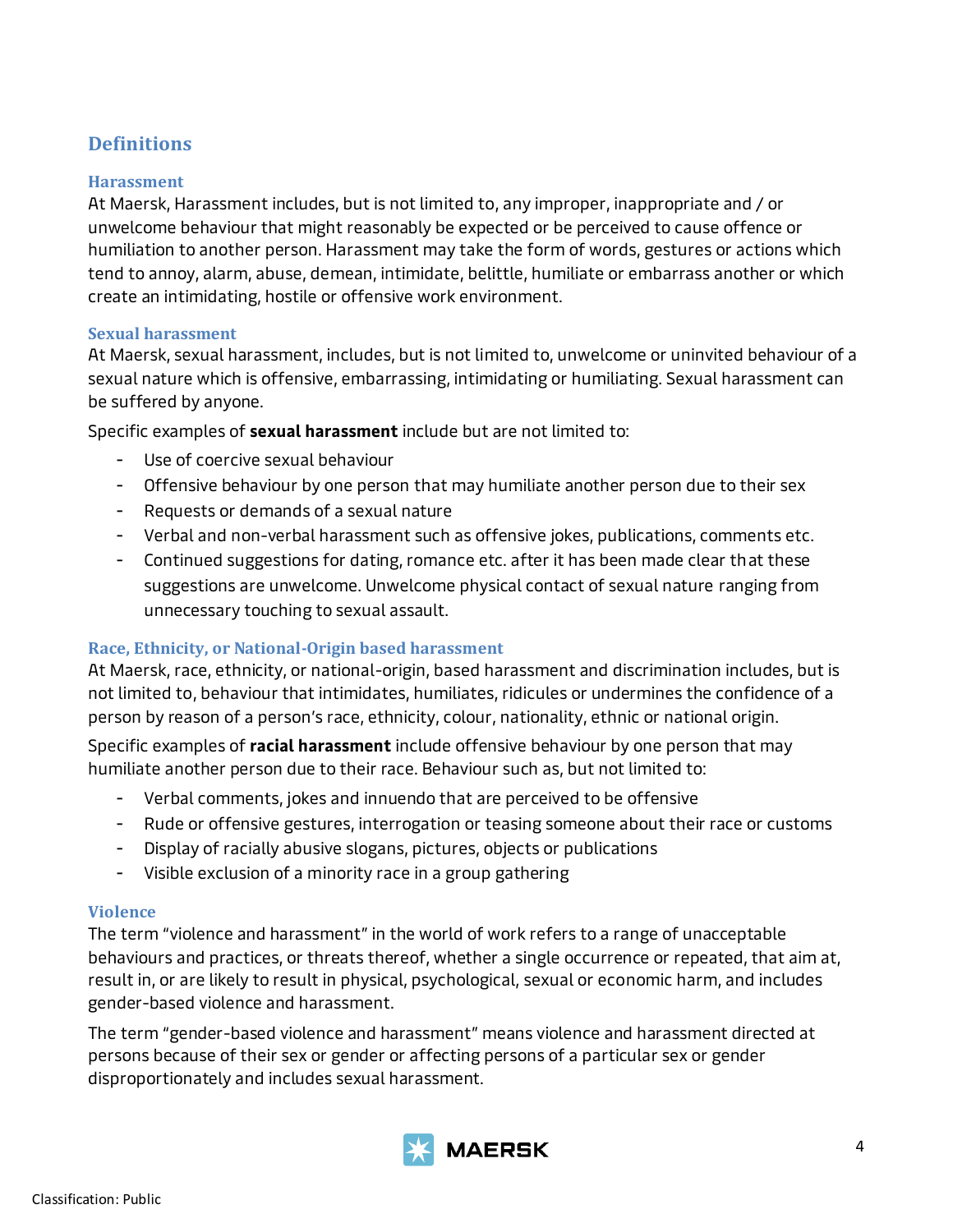#### <span id="page-5-0"></span>**Bullying**

At Maersk, bullying includes but is not limited to, behaviour that mistreats others and causes either physical or emotional harm. Bullying can be verbal, non-verbal, psychological and physical humiliation.

**Examples of bullying and harassment** can range from extremes such as violence to less obvious forms, such as ignoring someone. Harassment or bullying can be direct (i.e. face to face) or indirect (i.e. voicemail, text, messaging, email)

Examples may include (but are not limited to):

- Offensive posters, symbols or gestures
- Exclusion such as non-cooperation or ignoring someone
- Inappropriate jokes, language or slander
- Stalking someone
- Unwelcome physical contact pushing, shoving, kicking, poking, tripping, damaging to a person's work area or property
- Unsubstantiated, persistent criticism
- Unwelcome or inappropriate remarks about someone's religion, race, marital / civil status or appearance
- Shouting at or being sarcastic towards individuals
- Physical or psychological assault or threats
- Abuse of power by those in positions of authority
- Publicly humiliating someone

#### <span id="page-5-1"></span>**Discrimination**

Maersk, **discrimination** includes, but is not limited to, the practice of treating one person or group of people less fairly or less well than other people, on the basis of: ethnicity, colour, sex, disability, age, religion, political opinion, nationality, sexual orientation or social origin (among other characteristics).

#### <span id="page-5-2"></span>**Retaliation**

For the purposes of this policy, Maersk considers retaliation to include, but is not limited to, treating a person less favourably than others because that person has complained in good faith that someone has violated Maersk's Values, Commit framework and Maersk's Business Code of Conduct. For the purposes of this policy this would specifically be a complaint made in good faith that someone has been violent, bullying, discriminating against them or harassing them. It can also apply to treating a person less favourably than others because that person has supported someone to make the complaint or given evidence in relation to the complaint. Examples of this could include but are not limited to, isolating or ignoring someone because they have made a complaint in good faith or supported someone to make a complaint.

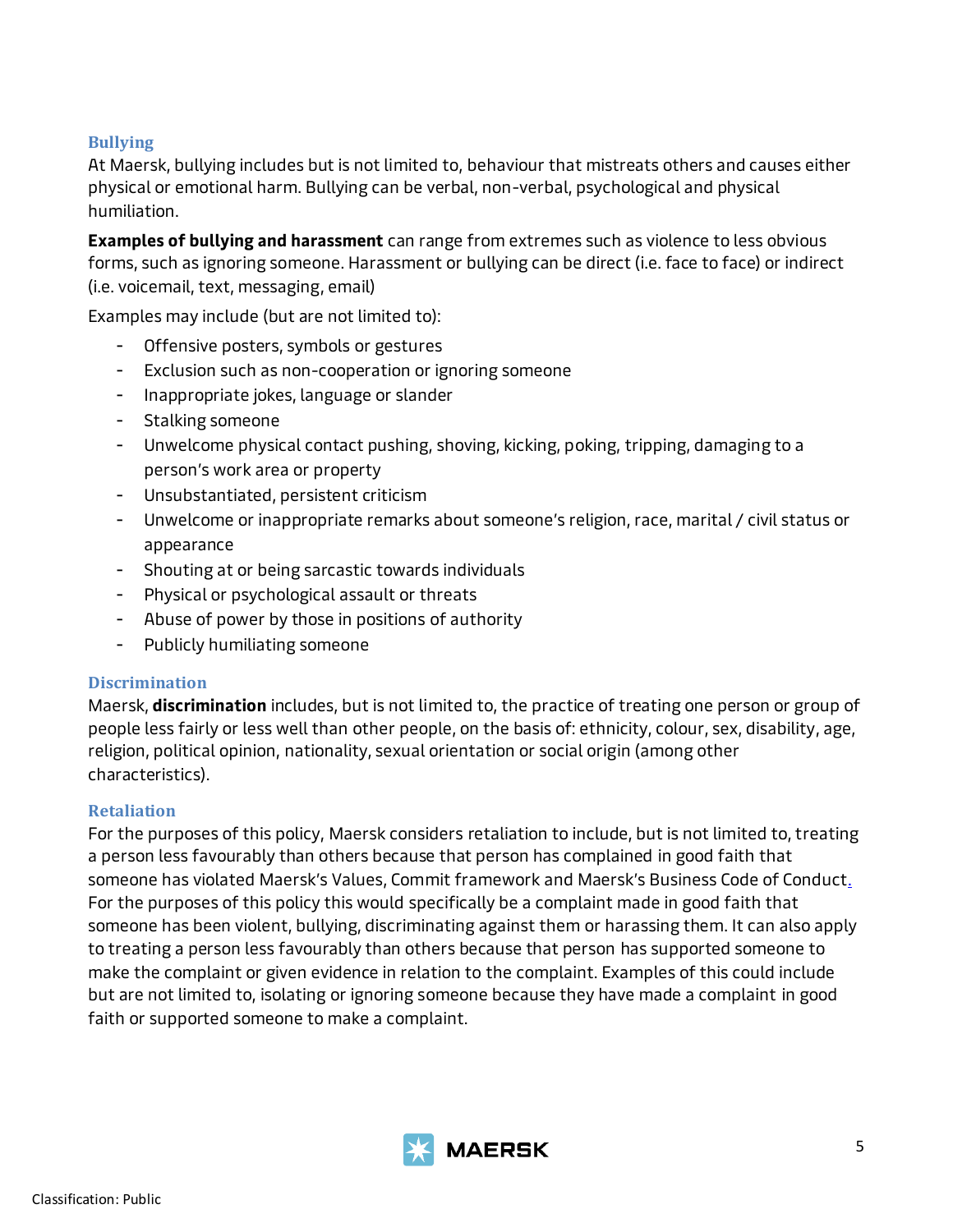## <span id="page-6-0"></span>**Breaches**

We realise that it may be difficult to raise what can be very sensitive and hurtful issues, however we encourage anyone who has experienced or witnessed behaviour that breaches the standards outlined in this policy to report it to the company as described below under "Reporting breaches".

We all have a responsibility to help uphold the standards set out in the policy.

#### **Maersk will ensure that:**

- Breaches of this policy will be taken seriously
- Complaints are handled promptly and with care
- Any discussion will remain as confidential as possible while we investigate and information will only be disclosed to authorised personnel or authorities as necessary, to ensure that a fair investigation is conducted. Unless there is a legal requirement not to do so, the reporter/ reporting party will be notified if and when the information given is disclosed to authorised personnel or authorities.
- All parties involved are treated objectively and fairly
- Management will display the necessary discretion and protection of the dignity, safety and privacy of all parties involved.
- Appropriate action will be taken, where relevant, to ensure that the behaviour reported is ended.
- Appropriate disciplinary action will be taken, where relevant, against the perpetrator
- Appropriate redress for the victim is implemented

The intent of a person who has discriminated, harassed, victimised, bullied or been violent towards another individual, is not a (decisive) factor when assessing a breach. This policy aims to ensure that reports and investigations are handled in ways that are inclusive, fair, gender sensitive and support the human rights of the victim. If you have any doubts as to whether a breach has occurred, or need any guidance to make a decision, you are encouraged to seek advice. You can do this through your local HR, your line manager or the ombuds office.

## <span id="page-6-1"></span>**Reporting breaches**

Any employee who has experienced or witnessed behaviour that breaches this policy should report the incident to either of the following:

- Local manager who should then coordinate with Local HR unless Local HR is the subject of the complaint
- Local HR
- Employee representatives/health and safety representatives

If you feel you do not want to use the above channels, you can report directly or anonymously using the Whistle-blower system.

**[Whistle-blower](https://secure.ethicspoint.eu/domain/media/en/gui/102833/)** – The Maersk Whistle-blower hotline/ system is a confidential channel through which you can raise concerns about suspected serious violations of laws or Maersk